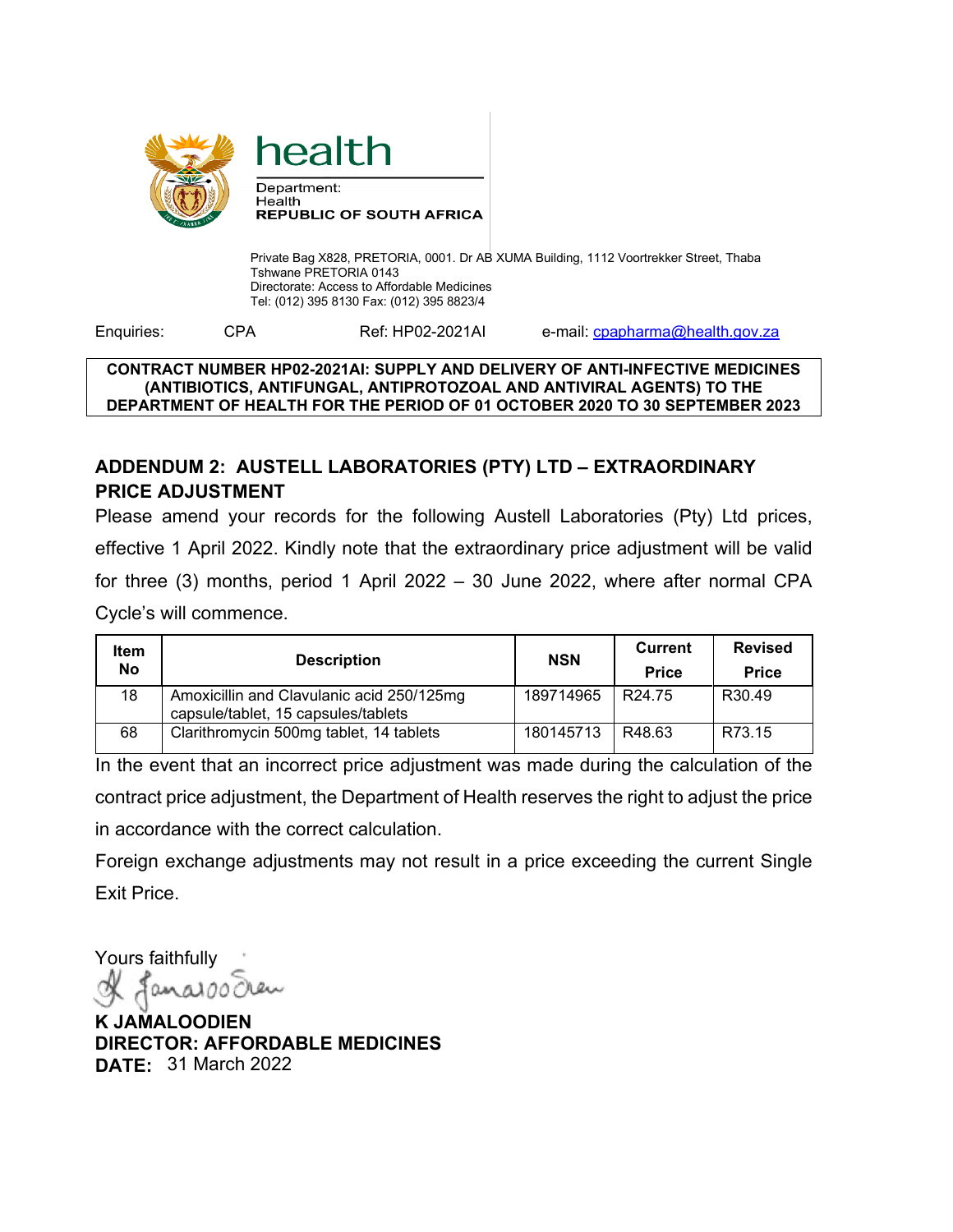

health

Private Bag X828, PRETORIA, 0001. Dr AB XUMA Building, 1112 Voortrekker Street, Thaba Tshwane PRETORIA 0143 Directorate: Access to Affordable Medicines Tel: (012) 395 8130 Fax: (012) 395 8823/4

Enquiries: CPA Ref: HP02-2021AI e-mail: cpapharma@health.gov.za

#### **CONTRACT NUMBER HP02-2021AI: SUPPLY AND DELIVERY OF ANTI-INFECTIVE MEDICINES (ANTIBIOTICS, ANTIFUNGAL, ANTIPROTOZOAL AND ANTIVIRAL AGENTS) TO THE DEPARTMENT OF HEALTH FOR THE PERIOD OF 01 OCTOBER 2020 TO 30 SEPTEMBER 2023**

# **ADDENDUM 3: DEZZO TRADING 392 (PTY) LTD – EXTRAORDINARY PRICE ADJUSTMENT**

Please amend your records for the following Dezzo Trading 392 (Pty) Ltd prices, effective 1 April 2022. Kindly note that the extraordinary price adjustment will be valid for three (3) months, period 1 April 2022 – 30 June 2022, where after normal CPA Cycle's will commence.

| <b>Item</b>     | <b>Description</b>                        | <b>NSN</b> | <b>Current</b>     | <b>Revised</b>     |
|-----------------|-------------------------------------------|------------|--------------------|--------------------|
| No              |                                           |            | <b>Price</b>       | <b>Price</b>       |
| 10              | Amoxicillin 125mg/5ml suspension, 100ml   | 189704685  | R7.19              | R8.65              |
| 12 <sup>2</sup> | Amoxicillin 250mg capsule, 15 capsules    | 180198245  | R <sub>5.20</sub>  | R <sub>6.16</sub>  |
| 13 <sup>°</sup> | Amoxicillin 250mg/5ml suspension, 100ml   | 189706340  | R <sub>9</sub> .48 | R <sub>11.51</sub> |
| 14              | Amoxicillin 500mg capsule, 15 capsules    | 180292354  | R8.04              | R9.71              |
| 80              | Doxycycline 100mg capsule, 14 capsules    | 222000939  | R <sub>5.95</sub>  | R <sub>6.15</sub>  |
| 86              | Flucloxacillin 250mg capsule, 40 capsules | 181818543  | R <sub>21.62</sub> | R <sub>23.83</sub> |

In the event that an incorrect price adjustment was made during the calculation of the contract price adjustment, the Department of Health reserves the right to adjust the price in accordance with the correct calculation.

Foreign exchange adjustments may not result in a price exceeding the current Single Exit Price.

Yours faithfully

**K JAMALOODIEN DIRECTOR: AFFORDABLE MEDICINES DATE:** 31 March 2022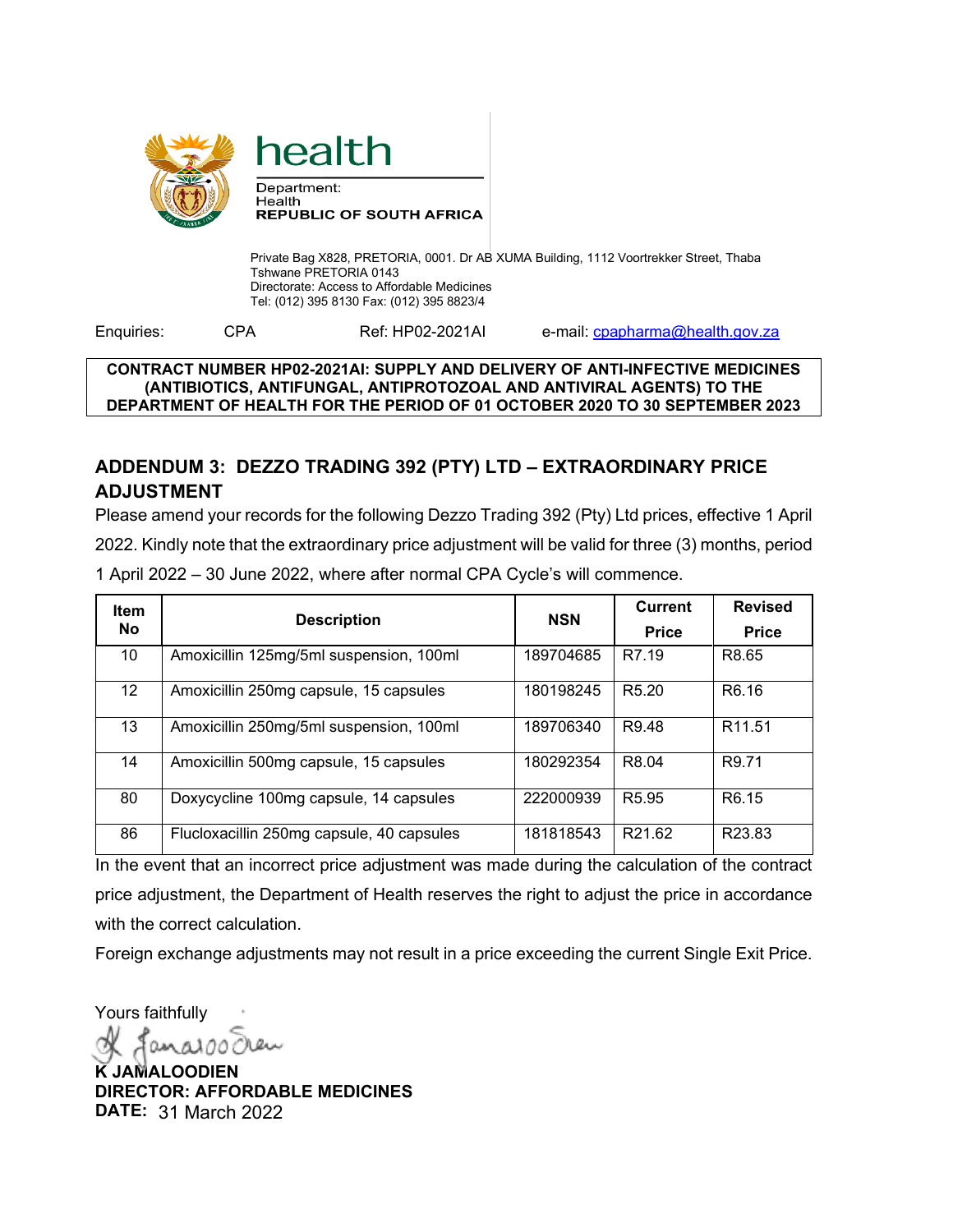

health

Private Bag X828, PRETORIA, 0001. Dr AB XUMA Building, 1112 Voortrekker Street, Thaba Tshwane PRETORIA 0143 Directorate: Access to Affordable Medicines Tel: (012) 395 8130 Fax: (012) 395 8823/4

Enquiries: CPA Ref: HP02-2021AI e-mail: cpapharma@health.gov.za

#### **CONTRACT NUMBER HP02-2021AI: SUPPLY AND DELIVERY OF ANTI-INFECTIVE MEDICINES (ANTIBIOTICS, ANTIFUNGAL, ANTIPROTOZOAL AND ANTIVIRAL AGENTS) TO THE DEPARTMENT OF HEALTH FOR THE PERIOD OF 01 OCTOBER 2020 TO 30 SEPTEMBER 2023**

## **ADDENDUM 4: UNIMED HEALTHCARE (PTY) LTD – EXTRAORDINARY PRICE ADJUSTMENT**

Please amend your records for the following Unimed Healthcare (Pty) Ltd prices, effective 1 April 2022. Kindly note that the extraordinary price adjustment will be valid for three (3) months, period 1 April 2022 – 30 June 2022, where after normal CPA Cycle's will commence.

| <b>Item</b>     | <b>Description</b>                        | <b>NSN</b> | <b>Current</b>               | <b>Revised</b>     |
|-----------------|-------------------------------------------|------------|------------------------------|--------------------|
| No              |                                           |            | <b>Price</b><br><b>Price</b> |                    |
| 10              | Amoxicillin 125mg/5ml suspension, 100ml   | 189704685  | R7.46                        | R8.83              |
| 12 <sup>2</sup> | Amoxicillin 250mg capsule, 15 capsules    | 180198245  | R <sub>5.00</sub>            | R <sub>6.88</sub>  |
| 13              | Amoxicillin 250mg/5ml suspension, 100ml   | 189706340  | R9.67                        | R <sub>12.02</sub> |
| 14              | Amoxicillin 500mg capsule, 15 capsules    | 180292354  | R8.07                        | R <sub>11.81</sub> |
| 85              | Flucloxacillin 250mg capsule, 20 capsules | 180342029  | R <sub>10.68</sub>           | R <sub>12.31</sub> |
| 86              | Flucloxacillin 250mg capsule, 40 capsules | 181818543  | R <sub>20.68</sub>           | R <sub>23.93</sub> |

In the event that an incorrect price adjustment was made during the calculation of the contract price adjustment, the Department of Health reserves the right to adjust the price in accordance with the correct calculation.

Foreign exchange adjustments may not result in a price exceeding the current Single Exit Price.

Yours faithfully

**K JAMALOODIEN DIRECTOR: AFFORDABLE MEDICINES DATE:** 31 March 2022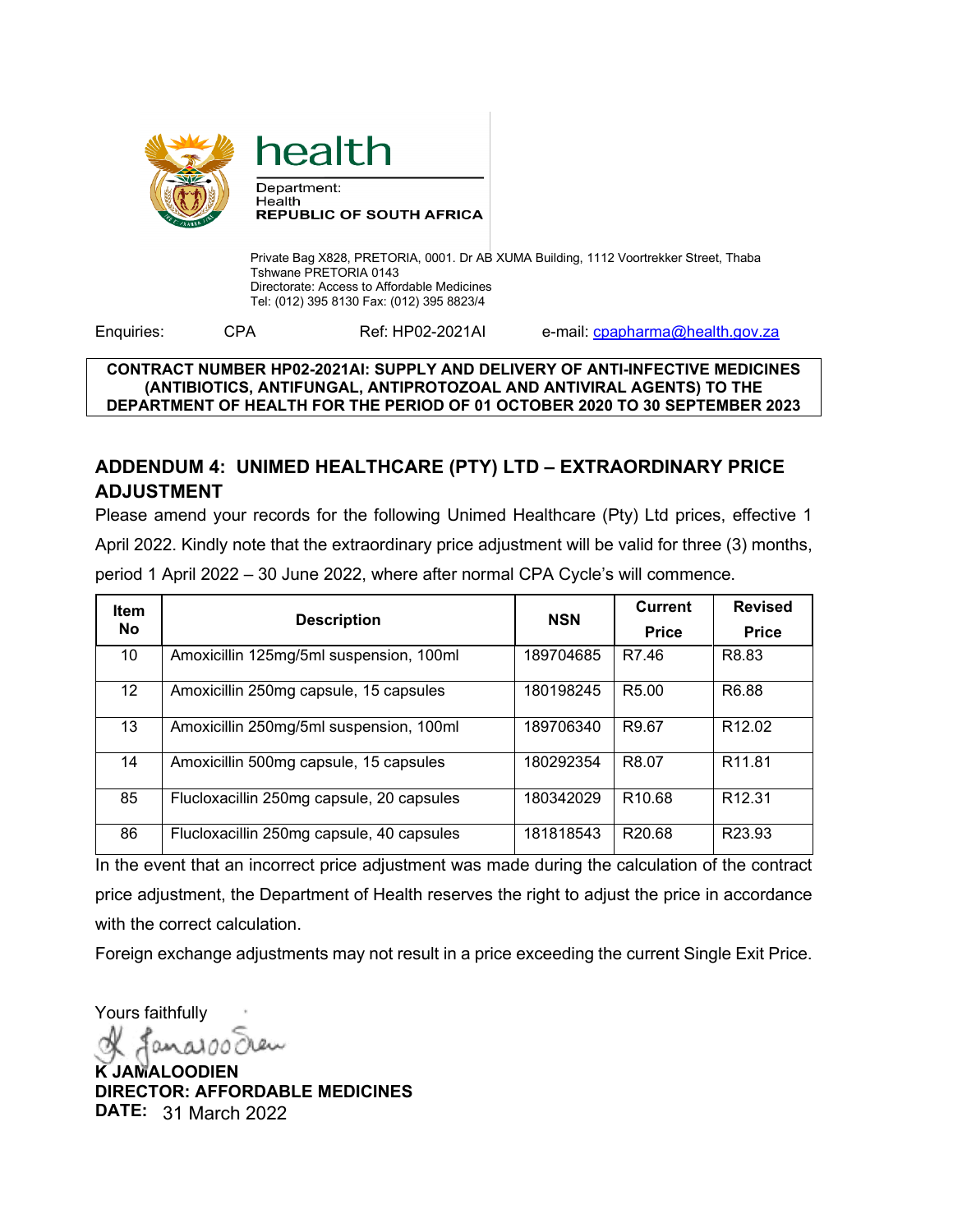

health

Private Bag X828, PRETORIA, 0001. Dr AB XUMA Building, 1112 Voortrekker Street, Thaba Tshwane PRETORIA 0143 Directorate: Access to Affordable Medicines Tel: (012) 395 8130 Fax: (012) 395 8823/4

Enquiries: CPA Ref: HP02-2021AI e-mail: cpapharma@health.gov.za

### **CONTRACT NUMBER HP02-2021AI: SUPPLY AND DELIVERY OF ANTI-INFECTIVE MEDICINES (ANTIBIOTICS, ANTIFUNGAL, ANTIPROTOZOAL AND ANTIVIRAL AGENTS) TO THE DEPARTMENT OF HEALTH FOR THE PERIOD OF 01 OCTOBER 2020 TO 30 SEPTEMBER 2023**

## **ADDENDUM 5: INNOVATA PHARMACEUTICALS (PTY) LTD – EXTRAORDINARY PRICE ADJUSTMENT**

Please amend your records for the following Innovata Pharmaceuticals (Pty) Ltd prices, effective 1 April 2022. Kindly note that the extraordinary price adjustment will be valid for three (3) months, period 1 April 2022 – 30 June 2022, where after normal CPA Cycle's will commence.

| <b>Item</b>     | <b>Description</b>                      | <b>NSN</b> | <b>Current</b>    | <b>Revised</b>     |
|-----------------|-----------------------------------------|------------|-------------------|--------------------|
| No              |                                         |            | <b>Price</b>      | <b>Price</b>       |
| 10              | Amoxicillin 125mg/5ml suspension, 100ml | 189704685  | R7.76             | R8.93              |
| 11              | Amoxicillin 250mg capsule, 100 capsules | 189710338  | R34.44            | R48.16             |
| 12 <sup>°</sup> | Amoxicillin 250mg capsule, 15 capsules  | 180198245  | R <sub>5.28</sub> | R7.23              |
| 13              | Amoxicillin 250mg/5ml suspension, 100ml | 189706340  | R9.76             | R <sub>12.46</sub> |
| 14              | Amoxicillin 500mg capsule, 15 capsules  | 180292354  | R8.31             | R <sub>12.53</sub> |

In the event that an incorrect price adjustment was made during the calculation of the contract price adjustment, the Department of Health reserves the right to adjust the price in accordance with the correct calculation.

Foreign exchange adjustments may not result in a price exceeding the current Single Exit Price.

Yours faithfully

**K JAMALOODIEN DIRECTOR: AFFORDABLE MEDICINES DATE:** 31 March 2022